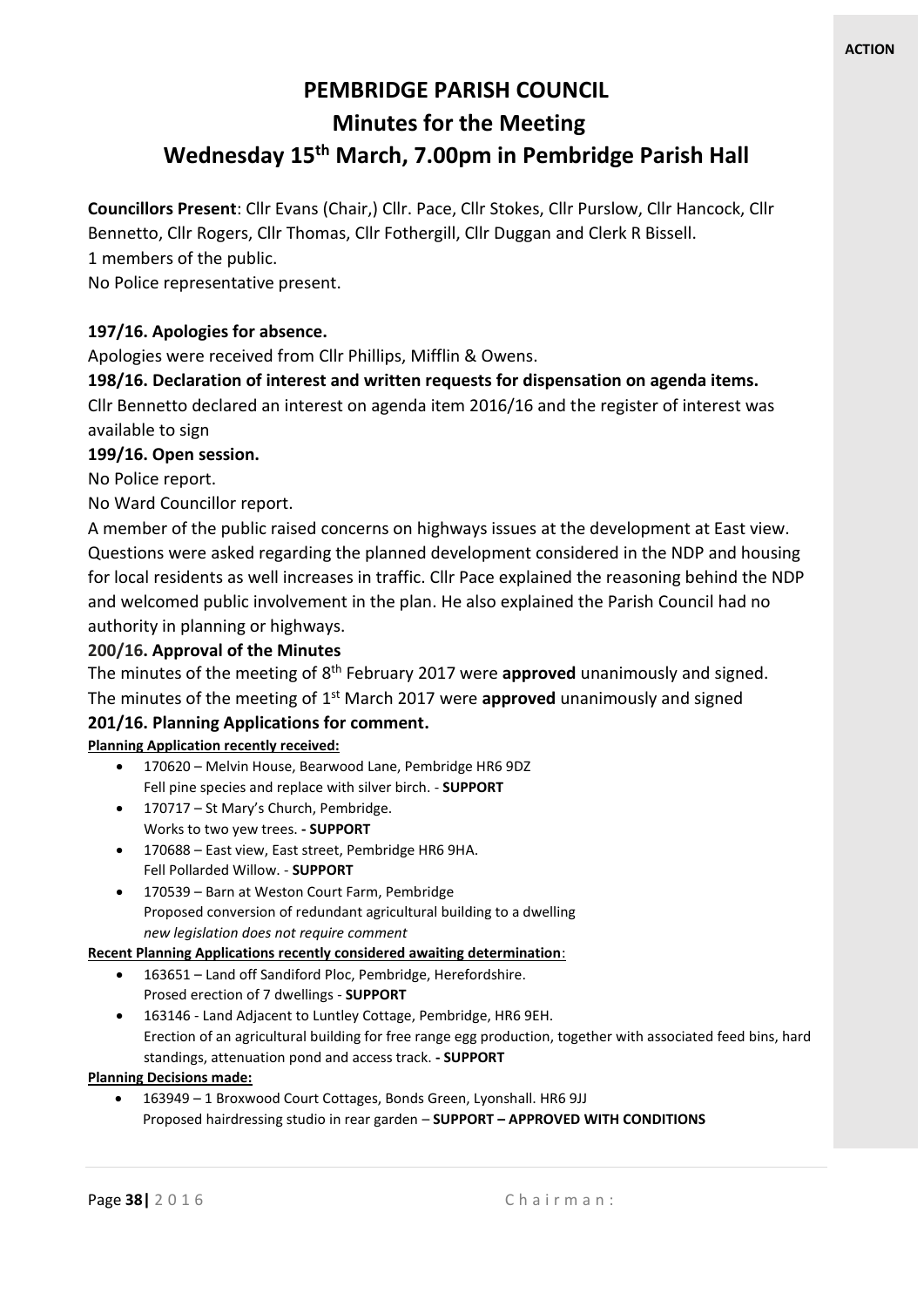Clerk

Clerk

Councillors comments were received on an application on the land adjacent to The Store on Bearwood Lane. *Clerk to forward comments to the applicant*.

# **202/16. Clerks report.**

- Car park transfer documentation still ongoing with solicitors.
- Annual playground inspection booked for spring 2017.
- Mowing tenders returned to be decided.
- Dog signs erected at Millennium meadow.
- Letter forwarded to Herefordshire Council re Turnpike site, response received.
- Met Locality steward discussed standing water on Rhyse lane, fence along Bearwood road, footpaths issues including bridge collapse on PM39 and imminent closure.
- Statuary SLCC 2 yearly point inflation rise of £0.11/hour from April 2017 for Clerk.

## **Financial report & Approve Payments.**

Bank reconciliation for February 2017 complete using VT cashbook. Balances at end February 2016:

| Balafices at eild Febl darv 2010. |           |
|-----------------------------------|-----------|
| <b>Current Account:</b>           | £24658.23 |
| Tracker Account:                  | £5943.15  |
| <b>National Savings Account:</b>  | £11784.58 |
| Income since last meeting:        |           |
| HMRC VAT return 03                | f 1200.24 |

### Requests for payment: **Approval agreed.**

Toilet Cleaner salary for March 2017 as previously agreed by Parish Council

Clerk's salary for March 2017 as previously agreed by Parish Council

NEST pension contribution as per agreed payment schedule

| Zen Internet – annual domain (Paid)                    | £ $49.50 + VAT$   |
|--------------------------------------------------------|-------------------|
| Clerks Expenses - March                                | $£$ 29.10         |
| One Stop Print                                         | £ 270.00          |
| Richard Mills – Lengthsman contract & P3 f 284.00      |                   |
| West Midland Energy – Elec toilets Nov16 £ 33.93 + VAT |                   |
| Viking – Ink Cartridges                                | $E = 53.49 + VAT$ |
| FPO expenses                                           | £ 54.99           |
| HMRC                                                   | $£$ 24.40         |
|                                                        |                   |

# **203/16. HALC/NALC subscription**

Cllr Stokes proposed joining HALC/NALC for 2017/18, seconded by Cllr Bennetto. **Agreed** by a majority.

# **204/16. Update on the Neighbourhood Development Planning (NDP).**

Cllr Pace reported from the meeting on  $1<sup>st</sup>$  March. A grant application is being considered from April and the next steering group meeting will be organised when Data Orchard have completed revision work on the draft plan.

# **205/16. Mowing Contract 2017/18.**

Councillors were provided with costing of the mowing contract for 2016/17. The clerk read details of two quotes received from tender invitations. After some discussion, Cllr Bennetto proposed continuing the contract with the current contractor, seconded by Cllr Stokes and it was **agreed** by a majority to award the mowing contract to Richard Mills. *Clerk to arrange contract details*.

# **206/16. Village Green.**

Correspondence received from Mr Spragg in response to the latest communication from the Parish Council regarding the outstanding boundary dispute had been previously circulated. Councillors briefly discussed the situation and Cllr Pace proposed to arrange a meeting with HALC